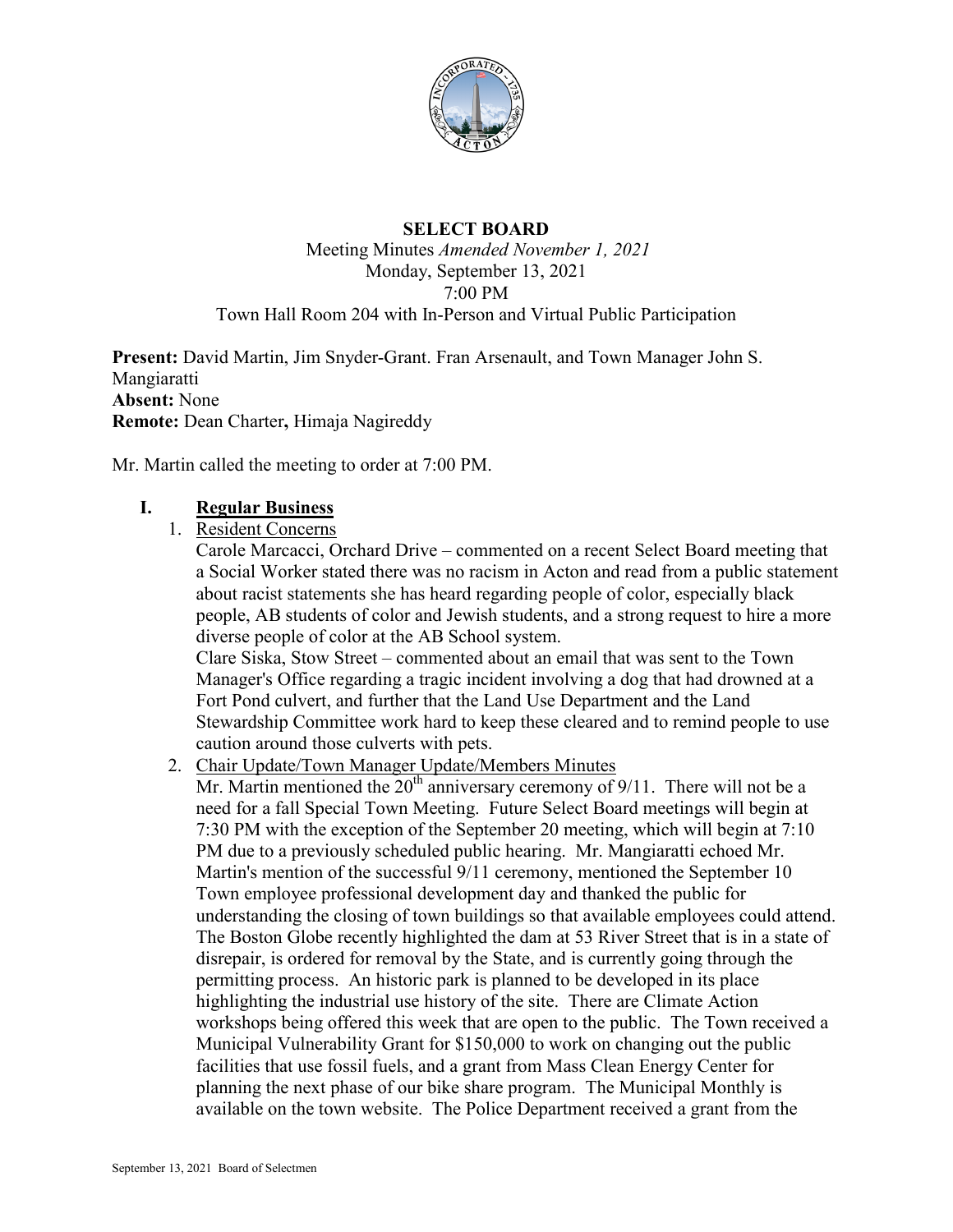

Department of Mental Health to bring on a full-time co-response jail diversion clinician to assist with the police on calls that involve possible mental health issues. *Mr. Mangiaratti also reported on a follow-up to a discussion in July about two trees on Bumble Bee Way, a new street that intersects High Street. There are two large trees obstructing people when they are leaving that street. Manager and Tree Warden worked with the developer and the resolution they identified is to have the developer remove those two trees. They are not in great condition as far as trees go, and the police department confirmed that they created a hazardous condition. The developer will be planting six significant trees, four maples and two oaks, at locations to be approved by the Tree Warden, to continue the corridor of trees on High Street.*

Mr. Charter commemorated friend and former Highway Superintendent David Brown who had recently passed away. Mr. Brown worked for the Town for 40 years. Mr. Snyder-Grant mentioned that the Volunteer Coordinating Committee will be meeting next week after some hiatus and encouraged any Board members to recommend those committees that urgently need new members; Climate Action Programs are being offered this week; met with two speakers from previous resident concerns who had spoken about each others statements. This listening session was helpful in clearing up misunderstandings*. With respect to the Powder Mill corridor study, Mr. Snyder-Grant was pleased to announce that the Assabet Village Co-op Market, a member-owned cooperative supermarket, has signed a lease to open a store at the Victory Plaza at 86 Powder Mill Road in Maynard. Mr. Snyder-Grant also acknowledged the Manager's statement about the Bumble Bee Way tree situation, and that there were urgent safety issues that needed to be resolved, glad that a resolution was reached, even though it was not the one he was advocating for. Ms. Nagireddy expressed that the Water Resources Advisory Committee needs new members and is requesting an associate member be promoted to a full member.* 

## **II. Public Hearings**

3. 7:10 PM Liquor License Transfer from the Red Raven, Inc to Frolic & Detour, LLC, 3 Nagog Park

Representing Frolic & Detour, LLC was Vince Jolivette and Eva Zelnick. Ms. Zelnick commented that there wasn't much to change in hours of operation, but to improve the food and beverage menu and focus on bringing more clientele into the restaurant from 6-10 PM, and improve the food choices for the kids menu with healthier choices. **Mr. Snyder-Grant moved, seconded by Ms. Arsenault to close the hearing and voted unanimously by roll call. Mr. Snyder-Grant moved, seconded by Ms. Arsenault to approve the all alcohol liquor license transfer from Red Raven, Inc to Frolic & Detour, LLC and voted unanimously by roll call.**

4. 7:15 PM Common Victualler License, Frolic & Detour, LLC, 3 Nagog Park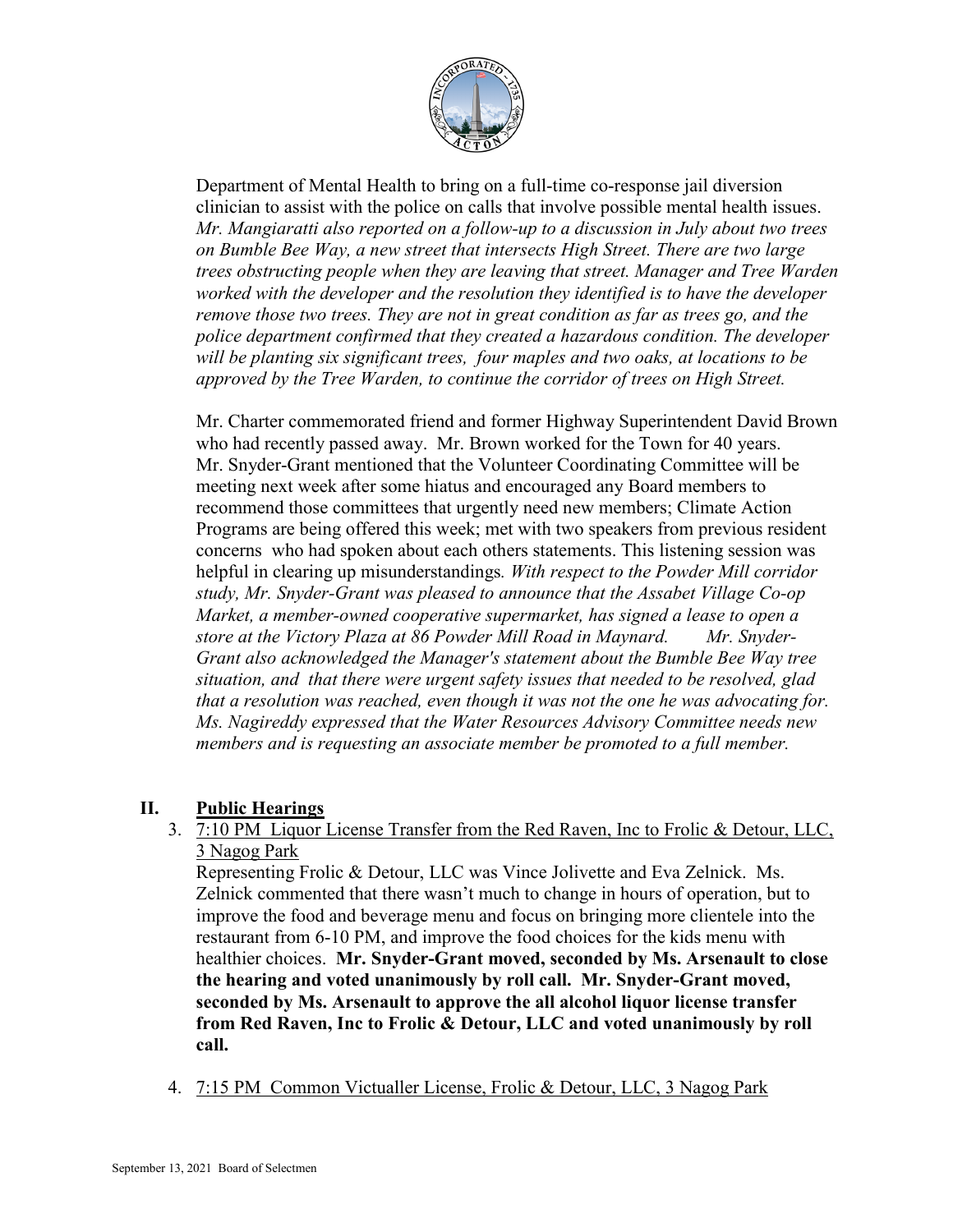

Representing Frolic & Detour, LLC was Vince Jolivette and Eva Zelnick. **Mr. Snyder-Grant moved, seconded by Ms. Arsenault to close the hearing and voted unanimously by roll call. Mr. Snyder-Grant moved , seconded by Ms. Arsenault to approve the common victualler license and voted unanimously by roll call.**

## 5. 7:20 PM High Street Road Safety Audit Report

Corey York, DPW Director introduced the Board to the result of the road safety audit to improve the safety of High Street. Representing Toole Design was Kristof Devastey. Mr. Devastey presented the Board their findings and recommendations as a result of their safety audit.

Comments from Board members included possibly adding flashing beacons on Parker Street, and considering also on Conant Street, calming deflections, medians and other measures to slow drivers down, confirming that 4500 vehicles was a one-day measurement, identifying if trees or stone walls would need to be removed to accommodate mini traffic circles.

Franny Osman, West Acton, questioned if a crosswalk was considered for High Street at Faulkner Hill Road.

Mr. Mangiaratti commented that with the presentation and comments, staff will make recommendations for road improvements.

- 6. 7:25 PM Amendments to Existing Traffic Rules and Orders
	- $\bullet$  Beverly Road stop sign
	- Faulkner Hill Road at High Street stop sign
	- Strawberry Hill Road no parking signs from Great Road to Esterbrook Road
	- Fee Structure for Electric Vehicle Charging Stations Mr. Mangiaratti is proposing to charge \$2.00 per hour (\$0.30 per kilowatt hour). **Mr. Snyder-Grant moved, seconded by Ms. Arsenault to add stop signs at Faulkner Hill Road at High Street, no parking signs on Beverly Road and Strawberry Hill Road from Great Road to Esterbrook Road, and voted unanimously by roll call vote.**

# **III. New/Special Business**

7. Local Rapid Recovery Program Update

Mr. Mangiaratti updated the Board on the progress of the Local Rapid Recovery Program to assist the community with post-pandemic recovery. The draft report will be available online beginning tomorrow and will be consulting with staff and business owners for feedback. Public comments will be accepted on the proposed five programs by September 22, and a final virtual public workshop on September 28 hosted by the Planning Director, with th final recommendations transmitted to the State by October 3.

8. Discuss Draft Statement and Other Next Steps to Join the ICLEI150 in Race for Zero Sustainability Director Andrea Becerra updated the Board with the statement that was requested by the Board for the application for ICLEI. **Mr. Snyder-Grant moved, seconded by Ms. Arsenault to approve the statement as read by Ms. Becerra and join ICLEI150 Race to Zero and voted unanimously by roll call vote.**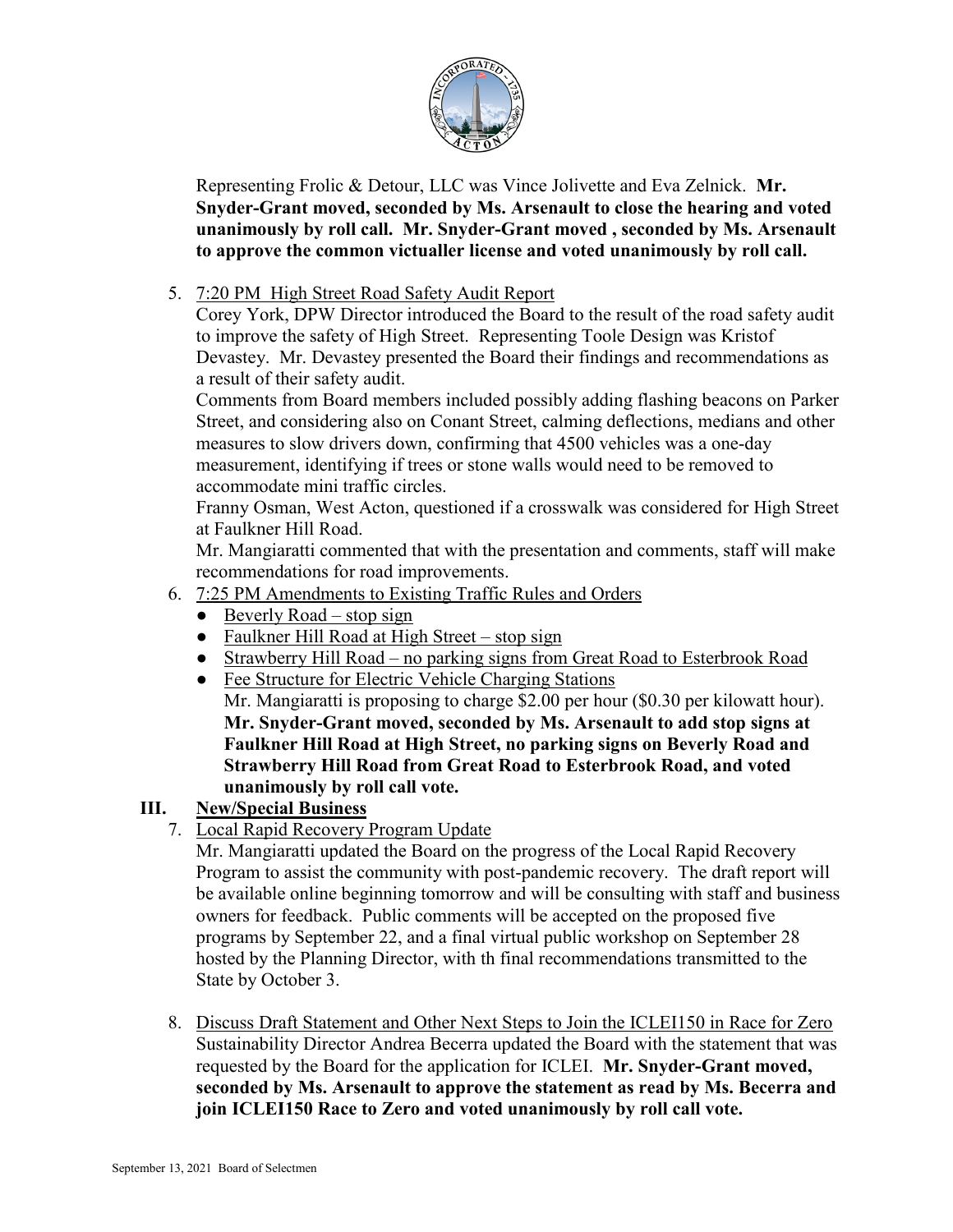

9. Approve Intermunicipal Agreement for Regional Transportation Pilot Program Called Making the Connection

Franny Osman, West Acton, presented the Board with some background on the proposed program regarding an idea of micro-transit systems such as utilizing rideshare/taxi program in partnership with the Town. The Metropolitan Area Planning Council encouraged the Town to apply for a Community Compact Grant to join an intermunicipal pilot program. **Mr. Snyder-Grant moved, seconded by Ms. Arsenault that the Town of Acton, according to Chapter 40, Section 4A of the General Laws of the Commonwealth of Massachusetts, enter into an intermunicipal agreement with the Town of Sudbury for the purposes of providing additional transportation services through the Making the Connections pilot program, and appoint a representative to serve on the program Steering Committee and voted unanimously by roll call vote.**

- 10. Approve Letter of Support for DCR Urban and Community Forestry Program Grant Mr. York commented that this is a competitive grant and forestry programs to continue the assessment of street trees. Mr. Snyder-Grant expressed a concern that the proposed draft was not limited to street trees and included forest management. **Ms. Arsenault moved, seconded by Mr. Snyder-Grant to authorize the Chair to sign a letter of support focusing on street trees and voted unanimously by roll call vote.**
- 11. Approve North Acton Fire Station Solar Contracts and Payment In Lieu of Taxes Agreement (PILOT)

Jessica Wall from Town Counsel's Office briefed the Board on the solar contract for the North Acton Fire Station and ready for review and approval – power purchase agreement, lease, and the PILOT. The contract is for a 20 year term. The purchasing power is through Solect Energy. **Mr. Snyder-Grant moved, seconded by Ms. Arsenault to authorize the Town Manager to sign the Power Purchase Agreement, Lease Agreement, and Payment In Lieu of Taxes Agreement and voted unanimously by roll call vote.**

12. Discuss and Vote on Date of 2022 Annual Town Meeting and Town Election Mr. Martin proposed to the Board two items, deciding to change the date of annual town meeting and town elections. By having the Annual Town Meeting at the beginning of the fourth quarter of the fiscal year will allow to have a better financial understanding of more of the year. This would give more time for the Finance Committee, the Acton-Boxborough Regional School District and coordination with Boxborough's Annual Town Meeting which occurs the second Monday in May. Town Elections cannot be changed because it would require a bylaw change at the next town meeting. Mr. Martin proposed to the Board if they would consider a bylaw change to limit the time between elections and Town Meeting for the purpose of swearing in new Board Members to be no more than 15-30 days post-election. Mr.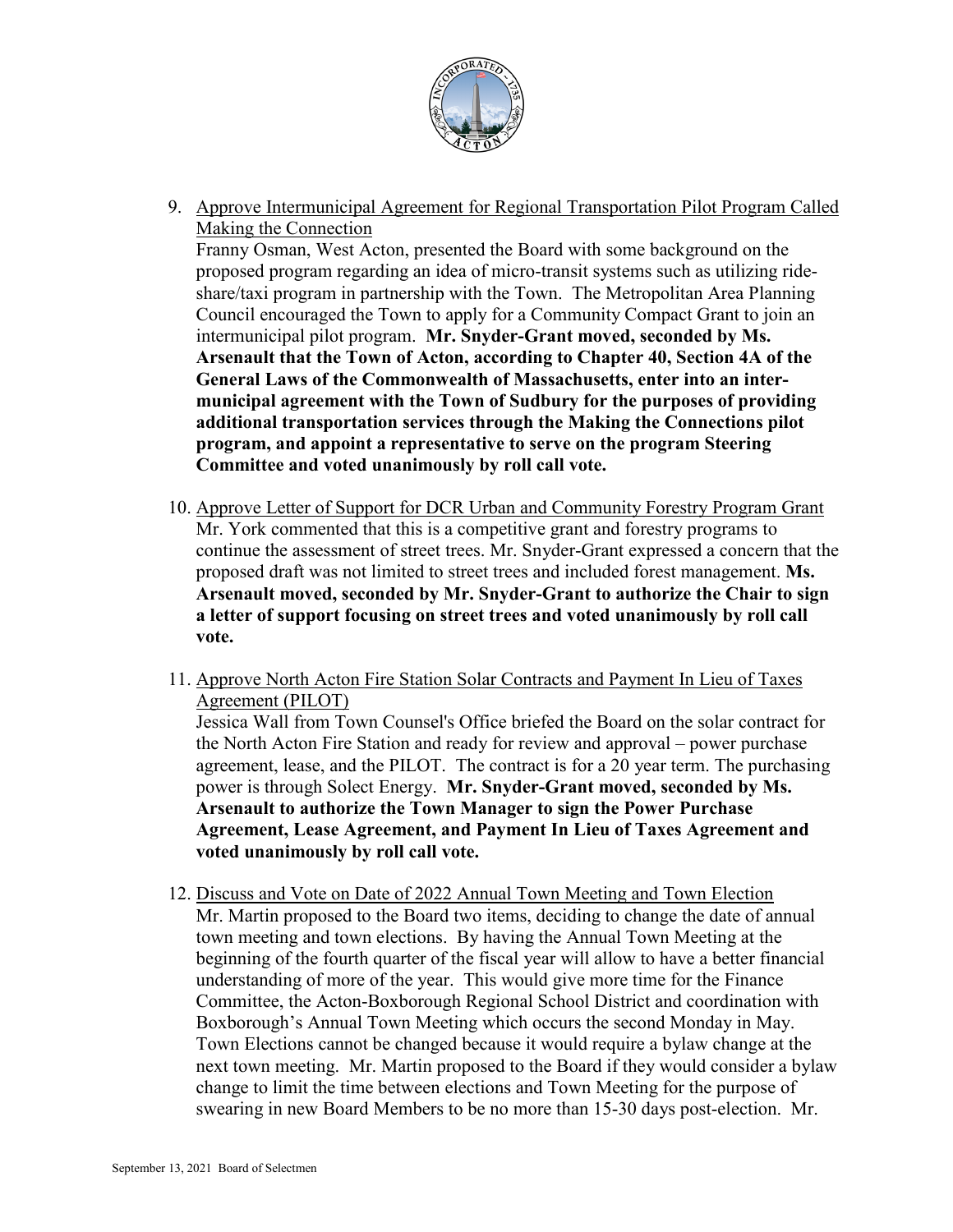

Martin recommended to have elections postponed to the first week in April and Town Meeting the first Monday in May. Staff reviewed what they had heard from the school about the availability of the high school auditorium in May of 2022. **Mr. Snyder-Grant moved, seconded by Ms. Arsenault to set Annual Town Meeting to May 16, 2022 and voted unanimously by roll call vote. Mr. Snyder-Grant moved and seconded by Ms. Arsenault to direct Town Counsel and the Town Manager to draft language for bylaw changes for town elections to be held the second Tuesday in May and Town Meeting to be the third Monday in May and voted unanimously by roll call vote.**

#### 13. American Rescue Plan Act Presentation

Mr. Mangiaratti presented the results of the ARPA funds needs assessment. Funding categories are based on supporting public health response, replacing public sector revenue loss, addressing negative economic impacts, providing premium pay for essential workers, water and sewer infrastructure, equity-focused services, and broadband infrastructure. Board members wish to hear from entities such as the Acton Housing Authority and members of the public, regarding potential other uses for the money not currently already listed in the presentation. The Town was awarded \$7,072,733.

**Mr. Snyder-Grant moved, seconded by Ms. Arsenault that the Select Board accept on behalf of the Town of Acton the seven million seventy-two thousand seven hundred thirty-three dollars in funding allocated to our community from the American Rescue Plan Act and voted unanimously by roll call vote.**

Mr. Mangiaratti requested the Board to consider endorsing the use of \$400,000 in ARPA funds to offset revenue loss related to FY21 local receipt shortfall to deliver services in FY22. Mr. Martin requested that the Board wait on that request until the Finance Committee hears the ARPA presentation at its meeting and provides recommendation for the fund allocation. An online survey has been created for public comment and is available for submission until October 13, 2021. A listening session for the use of ARPA funds is scheduled for the Select Board meeting on September 20, 2021. The Board will review updated ARPA investment priorities at its October 4, 2021 meeting, with a final recommendation at its October 18, 2021 meeting. **Mr. Snyder-Grant moved, seconded by Ms. Arsenault that the Select Board approve the process for allocating ARPA funds as presented on September 13, 2021 and voted unanimously by roll call vote.**

14. Proposed Resolution for Indigenous Peoples Day

Members of the Board recommended allowing for public input towards the proposed resolution. Members of the public opined on allowing for consultation with indigenous groups and allowing further public input.

**Mr. Snyder-Grant moved, seconded by Ms. Arsenault that the Select Board declares it is in favor of making the second Monday in October Indigenous People's Day and that they launch a process of consultation with indigenous**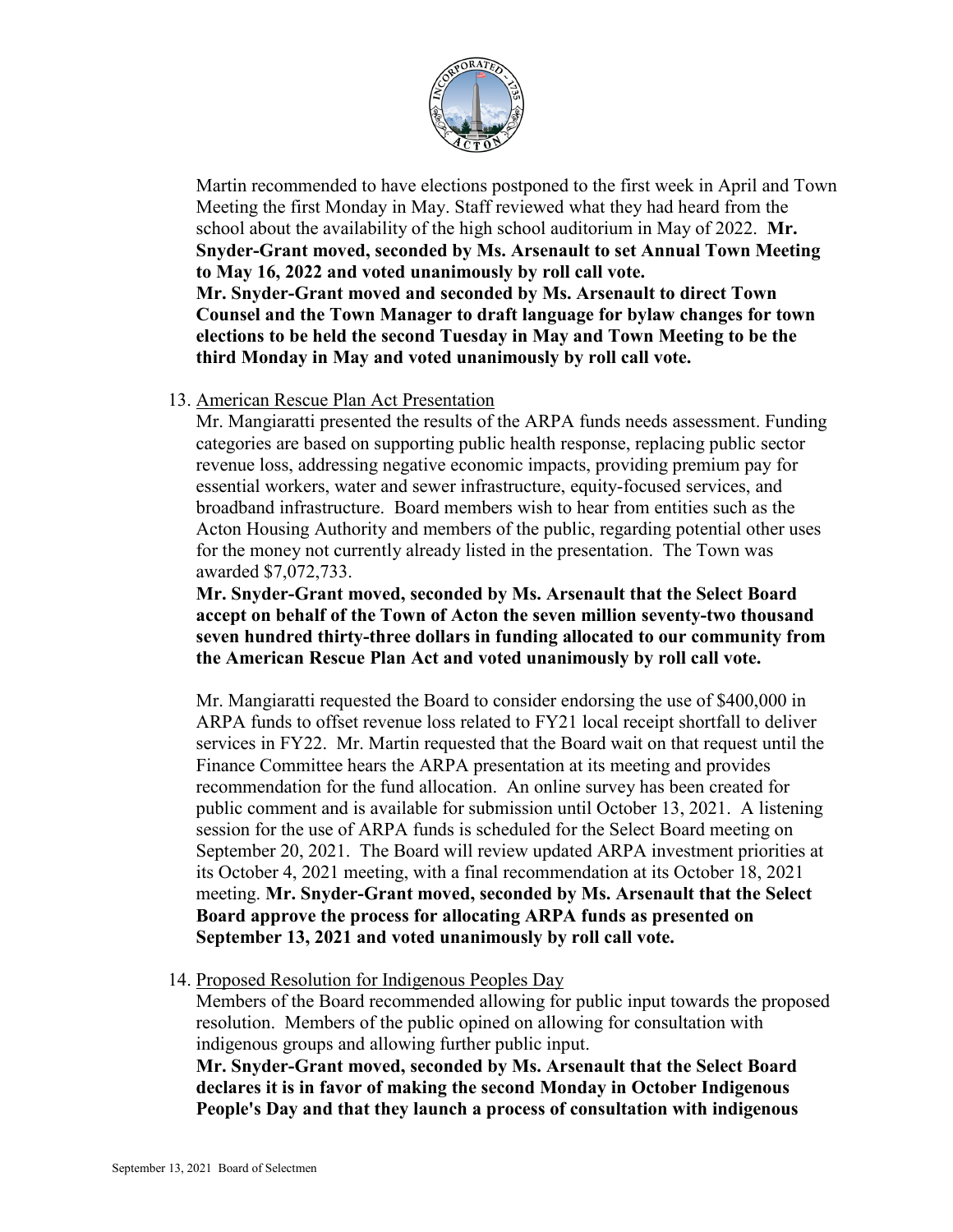

**communities and Acton residents with the intent of preparing a formal declaration during the upcoming year and voted unanimously by roll call vote.**

**IV. Consent Items** 

**Mr. Snyder-Grant moved, seconded by Ms. Arsenault to approve consent items 15-25 and voted unanimously by roll call vote.**

**Mr. Snyder-Grant moved, seconded by Ms. Arsenault to adjourn and voted unanimously by roll call vote. Meeting adjourned at 10:50 PM.**

## **Documents and Exhibits Used During this Meeting**

- Agenda, September 13, 2021
- Liquor License Transfer Application, Red Raven LLC to Frolic & Detour, LLC
- Common Victualler Application, Frolic & Detour
- High Street Road Safety Audit Report
- Amendment to Traffic Rules and Order, Beverly Road
- Amendment to Traffic Rules and Orders, Faulkner Hill Road at High Street
- Amendment to Traffic Rules and Orders, Strawberry Hill Road
- Amendment to Traffic Rules and Orders, Electric Vehicles Charging Fees
- ICLEI150 Draft Statement
- Making the Connections Intermunicipal Agreement
- DCR Urban and Community Forestry Program Grant Application Request for Letter of Support Dated August 13, 2021
- North Acton Fire Station Solar Contract and PILOT Agreement
- ARPA Presentation and Memo Dated September 13, 2021
- Draft Indigenous Peoples Day Resolution
- Meeting Minutes, August 16, 2021
- Executive Session Minutes, August 16, 2021
- Letter from DCU Dated July 20, 2021
- Memo from Recreation Department Dated August 12, 2021 Requesting to Accept a Gift from Gould's Clothing for \$500
- Memo from Recreation Department Dated August 12, 2021 Requesting to Accept A Gift from Stage Music Center for \$3,000
- Memo from Recreation Department Dated August 27, 2021 Requesting to Accept a Gift from Mary Lou Smart for \$100
- Memo from Veterans' Services Dated August 23, 2021 Requesting to Accept a Gift from Tom Wojick for \$300
- One Day Alcoholic Beverage License Application from Karen Herther and Gary Kappel at NARA Park on October 3, 2021
- One Day Alcoholic Beverage License Application from Lisa Harsip at NARA Park on October 2, 2021